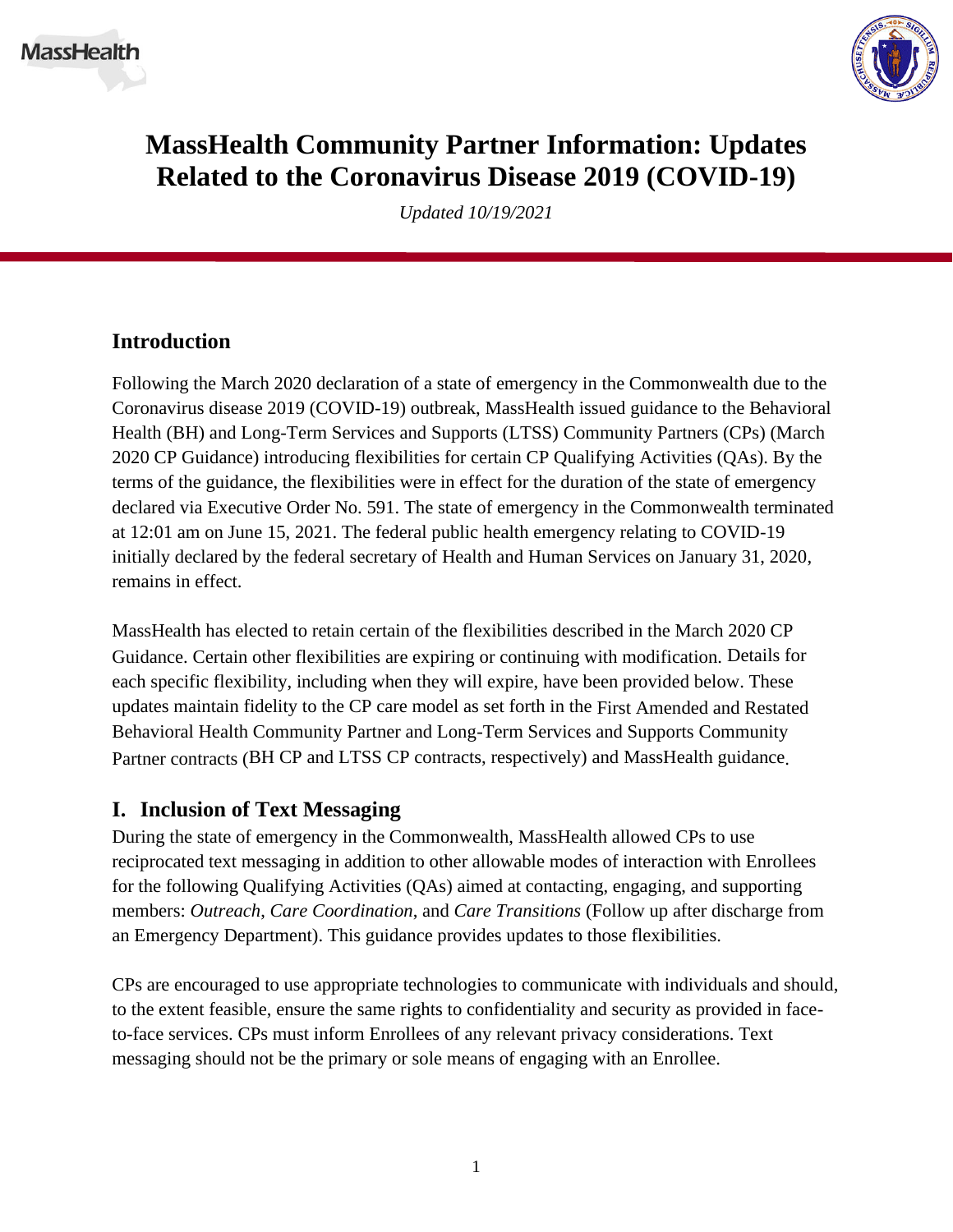### **A. Outreach**

MassHealth will continue to permit CPs to use reciprocated text messaging for the *Outreach* Qualifying Activity using *procedure code G9011 with modifier U3*.

## **B. Care Coordination**

- 1. Effective January 1, 2022, MassHealth will no longer permit CPs to use reciprocated text messaging for the *Care Coordination* Qualifying Activity using *procedure code G9005 with modifier U3*, provided however that CPs may use reciprocated text messaging for care coordination for certain Enrollees as set forth in B.2 below.
- 2. Effective January 1, 2022, MassHealth will permit reciprocated text messaging and the use of assistive technology for the *Care Coordination* Qualifying Activity using *procedure code G9005 with modifier U3* to provide supports to Enrollees with diagnosed speech and hearing conditions, as determined from the Enrollee's comprehensive assessment or medical records. The use of text messaging and assistive technology for such Enrollees must be documented in the Enrollee's Electronic Health Record (EHR).

# **C. Care Transitions (Follow Up After Discharge from an Emergency Department (ED)**

- 1. Effective January 1, 2022, MassHealth will no longer permit CPs to use reciprocated text messages for the *Support for Transitions of Care* Qualifying Activity using *procedure code G9007 with modifier U3*, provided however that CPs may use reciprocated text messaging for care transitions for certain members as set forth in C.2 below.
- 2. Effective January 1, 2022, MassHealth will permit reciprocated text messaging and the use of assistive technology for the *Support for Transitions of Care (Follow Up after Discharge from an ED)* Qualifying Activity using *procedure code G9007 with modifier U3* to provide supports to Enrollees with diagnosed speech and hearing conditions, as determined from the Enrollee's comprehensive assessment or medical records. The use of text messaging and assistive technology for such Enrollees must be documented in the electronic health record (EHR).

# **II. Follow Up After Discharge from an Inpatient Setting**

During the state of emergency in the Commonwealth, MassHealth allowed for *Follow up after Discharge* Qualifying Activity to be completed using telehealth, including video conferencing and telephonically, using *procedure code G9007 with modifier U5 and U1 and/or U2*. MassHealth will continue to permit CPs to use telehealth for follow up after discharge from an inpatient setting or transition to a community setting for the *Follow up After Discharge*  Qualifying Activity using *procedure code G9007 with modifier U5 modifier and U1 and/or U2 through December 31, 2021*.